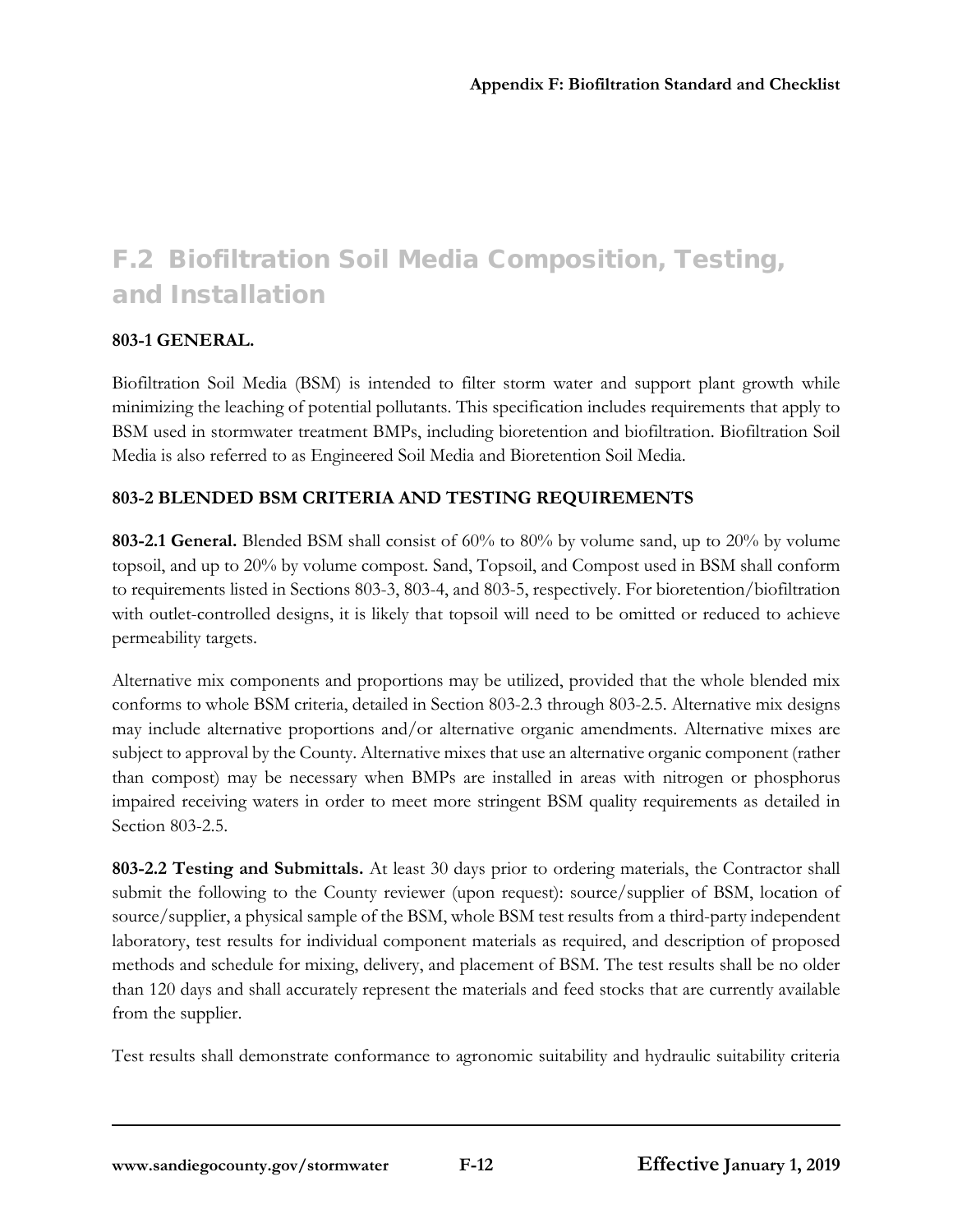listed in Sections 803-2.3 and 803-2.4, respectively. BSM for use in BMPs in areas with water quality impairments in receiving waters shall also comply with applicable Chemical Suitability criteria in Section 803-2.5. No delivery, placement, or planting of BSM shall begin until test results confirm the suitability of the BSM. The Contractor shall submit a written request for approval which shall be accompanied by written analysis results from a written report of a testing agency. The testing agency must be registered by the State for agronomic soil evaluation laboratory test fees shall be paid for by the Contractor.

**803-2.3 Agronomic Suitability**. The BSM shall conform to the requirements herein to support plant growth. BSM which requires amending to comply with the below specifications shall be uniformly blended and tested in its blended state prior to testing and delivery.

- a) pH range shall be between 6.0-8.5.
- b) Salinity shall be between 0.5 and 3.0 millimho/cm (as measure by electrical conductivity)
- c) Sodium absorption ratio (SAR) shall be less than 5.0
- d) Chloride shall be less than 800 ppm.
- e) Cation exchange capacity shall be greater than 10 meq/100 g.
- f) Organic matter shall be between 2 and 5%.
- g) Carbon:Nitrogen ratio shall be between 12 and 40 (15 to 40 preferred).

Textural class fraction shall adhere to limits in Table 803-2.1, as determined by ASTM Method D422 or an approved alternative method:

## **TABLE 803-2.3**

| <b>Textural Class (ASTM</b><br>D422) | Size Range            | <b>Mass Fraction</b><br>(percent) |
|--------------------------------------|-----------------------|-----------------------------------|
| Gravel                               | Larger than 2 mm      | 0 to 25 of total sample           |
| Clav                                 | Smaller than 0.005 mm | 0 to 5 of non-gravel<br>fraction  |

Test results shall show the following information:

- a) Date of testing
- b) Project name, contractor name, and source of materials and supplier name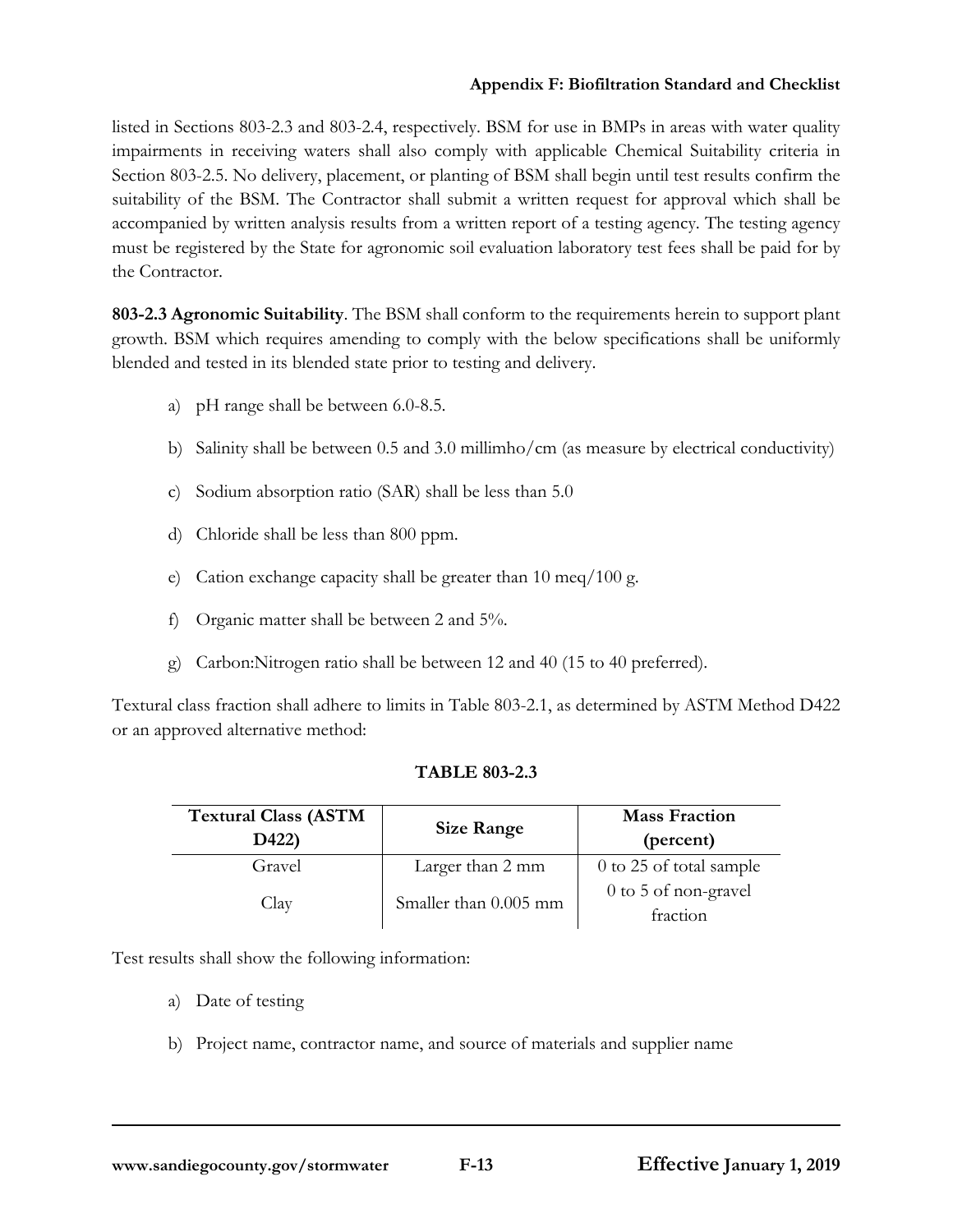c) Copies of all testing reports including, at a minimum, analytical results sufficient to confirm compliance with all requirements listed in this section.

**803-2.4 Hydraulic Suitability.** BSM shall meet the have appropriate hydraulic properties for filtering stormwater. The BSM shall conform to the requirements herein to support plant growth. BSM which requires amending, shall be uniformly blended and tested in its blended state prior to testing and delivery.

**803-2.4.1 Testing.** The saturated hydraulic conductivity of the whole BSM shall be measured according to the method detailed in the measurement of hydraulic conductivity (USDA Handbook 60, method 34b), commonly available as part of standard agronomic soil evaluation, or ASTM D24234 Permeability of Granular Soils (at approximately 85% relative compaction Standard Proctor, ASTM D698). BSM shall conform to hydraulic criteria associated with the BMP design configuration that best applies to the facility where the BSM will be installed (Section 803-2.4.2 or 803-2.4.3).

**803-2.4.2 Systems with Unrestricted Underdrain System (i.e., media control).** For systems with underdrains that are not restricted, the BSM shall meet the minimum and maximum measured hydraulic conductivity found in Table 803-2.4 to ensure adequate flow rate through the BMP and longevity of the system but reduce excessive velocities through the media. In all cases, an upturned elbow system on the underdrain, measuring 9 to 12 inches above the invert of the underdrain, should be used to control velocities in the underdrain pipe and reduce potential for solid migration through the system.

**803-2.4.3 Systems with Restricted Underdrain System (i.e., outlet control).** For systems in which the flow rate of water through the media is controlled via an outlet control device (e.g., orifice or valve) affixed to the outlet of the underdrain system, the hydraulic conductivity of the media should meet the requirements in Table 803-2.4 and the outlet control device should control the flow rate to between 5 and 12 inches per hour. This configuration reduces the sensitivity of system performance to the hydraulic conductivity, compaction, and clogging of the material, reduces the likelihood of preferential flow through media, and allows more precise design and control of system flow rates. For these reasons, outlet control should be considered the preferred design option over unrestricted underdrain systems.

**803-2.4.4 Systems without Underdrains.** For systems without underdrains, the BSM shall have a hydraulic conductivity of at least 5 inches per hour, or at least 2 times higher than the design infiltration rate of the underlying soil, whichever is greater.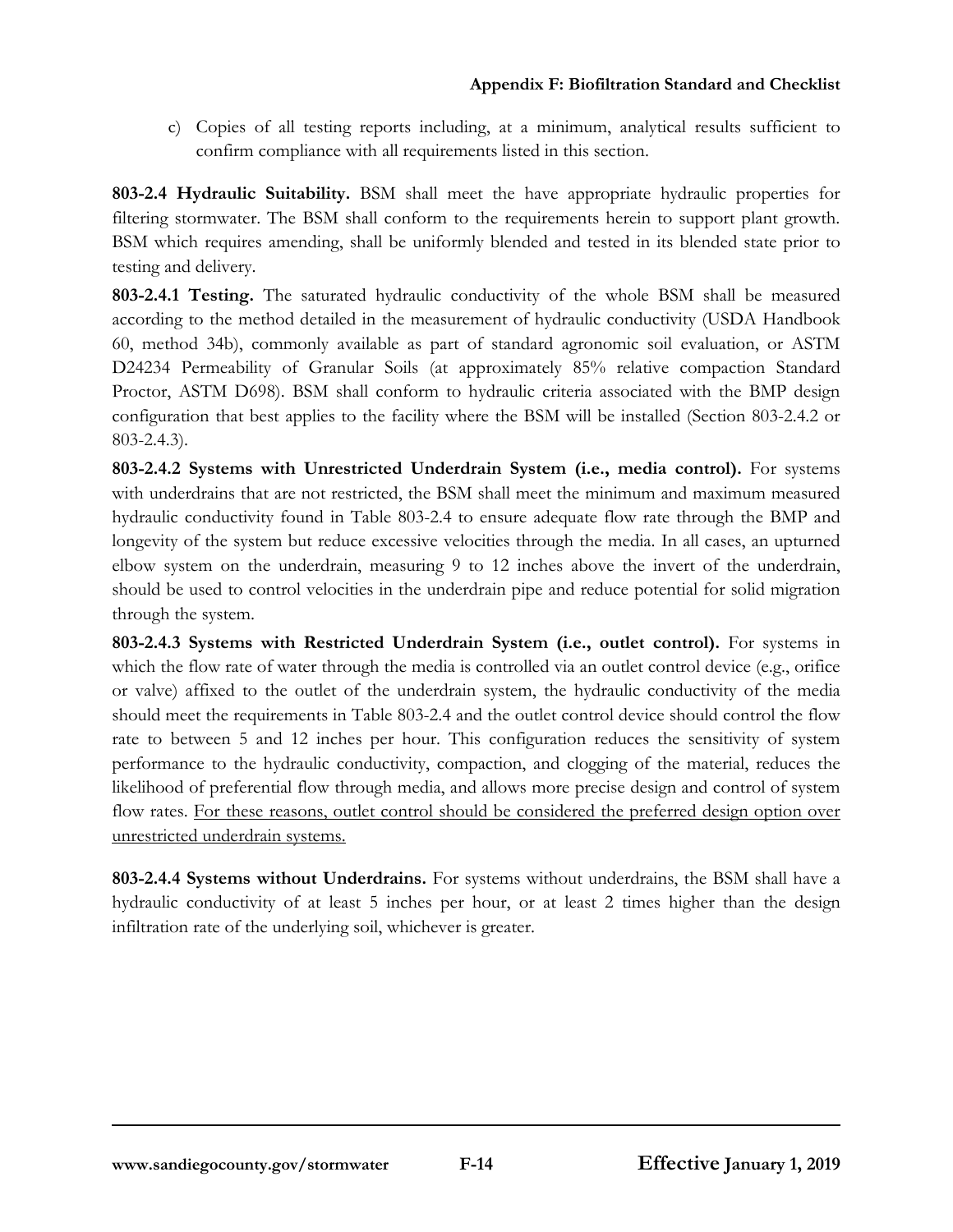|                                                         |                   | <b>Hydraulic Conductivity Requirements</b> |
|---------------------------------------------------------|-------------------|--------------------------------------------|
| <b>Underdrain System</b>                                | Minimum $(in/hr)$ | Maximum $(in/hr)$                          |
| Unrestricted (media control)                            |                   | 24                                         |
| Restricted (outlet control)<br>Preferred Design Option. | 20                | 80                                         |

# **803-2.5 Chemical Suitability for Areas Draining to Impaired Receiving Waters.**

**803-2.5.1 General.** The chemical suitability criteria listed in this section do not apply to systems without underdrains, unless groundwater is impaired or susceptible to nutrient contamination. Limits for a given parameter only apply if that parameter is associated with a water quality impairment, priority water quality condition, and/or TMDL in the receiving water. Limits may be waived at the discretion of the County if it is determined that it is unreasonable to meet the specification using locally-available materials (available within 100 miles).

**803-2.5.2 Testing.** Potential for pollutant leaching shall be assessed using either the Saturated Media Extract Method (aka, Saturation Extract) that is commonly performed by agronomic laboratories or the Synthetic Precipitation Leaching Procedure (SPLP) (EPA SW-846, Method 1312). If the saturation extract method is used, samples may be rinsed with up to five pore volumes before collecting extract for analysis.

**803-2.5.3 BSM Limits in Areas Draining to Impaired Receiving Waters.** The limits in this section are in terms of the concentration of a parameter in water that has been contacted with the BSM.

| <b>Applicable Pollutant(s)</b> | <b>Saturation Extract or SPLP Criteria</b> |
|--------------------------------|--------------------------------------------|
| Phosphorus*                    | $\leq 1 \text{ mg/L}$                      |
| $\rm Zinc$                     | $\leq 1$ mg/L                              |
| Copper                         | $< 0.04$ mg/L                              |
| Lead                           | $< 0.025$ mg/L                             |
| Arsenic                        | $< 0.02$ mg/L                              |
| Cadmium                        | $< 0.01$ mg/L                              |
| Mercury                        | $< 0.01$ mg/L                              |
| Selenium                       | $< 0.01$ mg/L                              |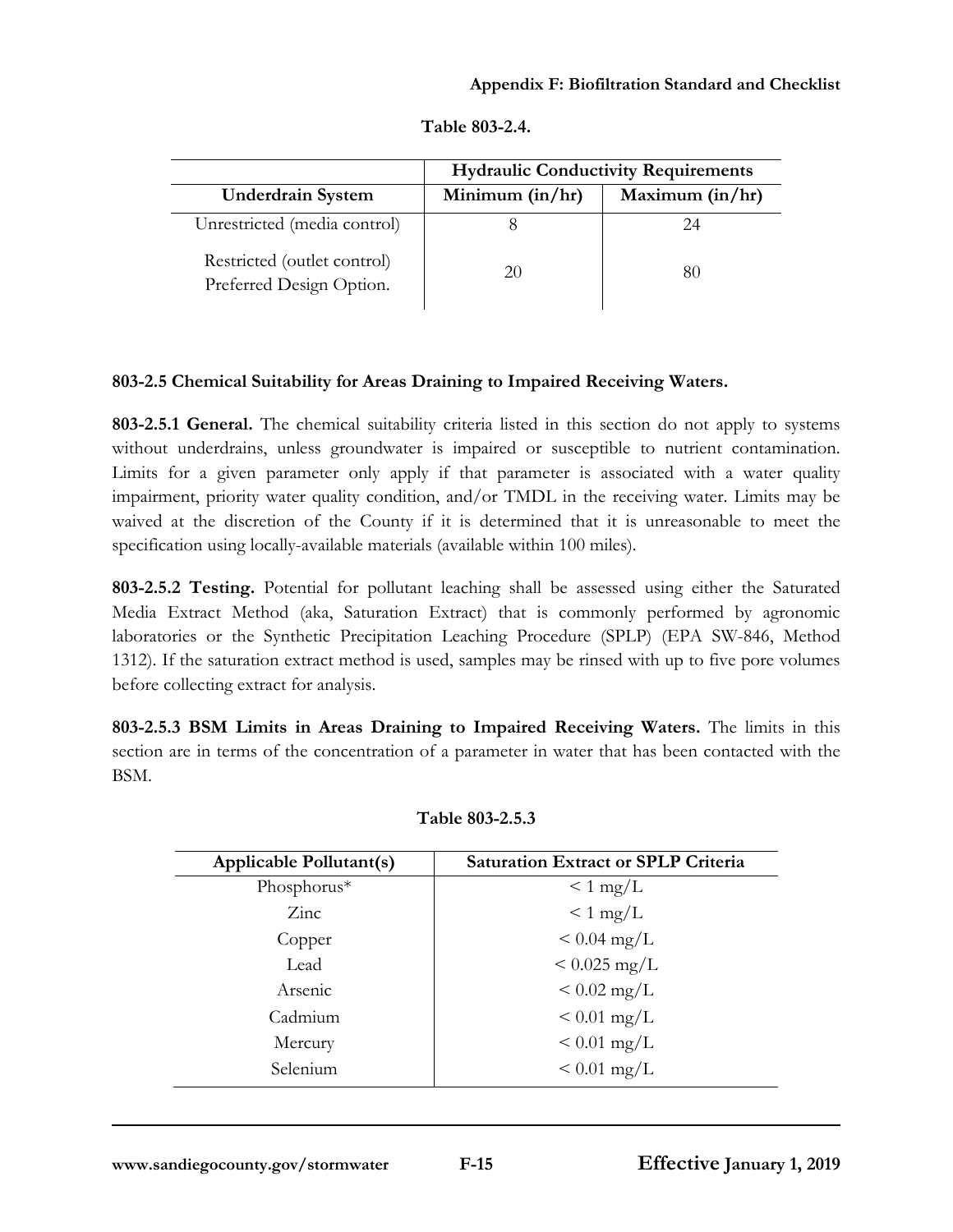**803-2.5.4 Alternative BSM for Reduced Phosphorus Leaching.** In areas with impaired receiving waters, alternative BSM should be considered, especially if receiving waters are phosphorus impaired. BSM with 20% compost may result in phosphorus leaching and soluble phosphorus test results in excess of the 1 mg/L limit presented in Table 803-2.5.3 Alternative organic amendments, such as coco coir pith and/or composted wood products, in place of compost should be considered in these areas. Sand and soil components with higher levels of iron and aluminum should also be considered to limit the solubility of phosphorus.

**803-5.5.5. Nitrogen Impaired Receiving Waters.** In areas with a downstream water quality impairment or TMDL for nitrogen, a combination of BSM composition and BMP design shall be used to reduce the potential for nitrate leaching from BMPs.

- BSM: The C:N ratio of BSM shall be between 15 and 40 to reduce the potential for nitrate leaching.
- BMP design: BMPs shall be designed to either enhance infiltration into underlying soils or with internal water storage to promote reduction of nitrogen:
	- o If a BMP is installed with a liner, the BMP must include an internal saturated zone, consisting of at least an 18-inch thick layer of gravel, to enhance denitrification.
	- o If a BMP does not include a liner, it must be installed with a retention zone below the underdrain discharge elevation, consisting of at least an 18-inch thick layer of gravel, to enhance infiltration into underlying soils.

## **803-3 SAND FOR BSM.**

**803-3.1 General.** Sand used in BSM should preferably be washed prior to delivery. If sand is not washed it must still meet sieve analysis requirements in Table 1.

**803-3.2 Gradation Limits.** A sieve analysis shall be performed in accordance with California Test 202, ASTM D 422, or approved equivalent method to demonstrate compliance with the gradation limits shown in Table 803-3.2. Fines passing the No. 200 sieve shall be non-plastic.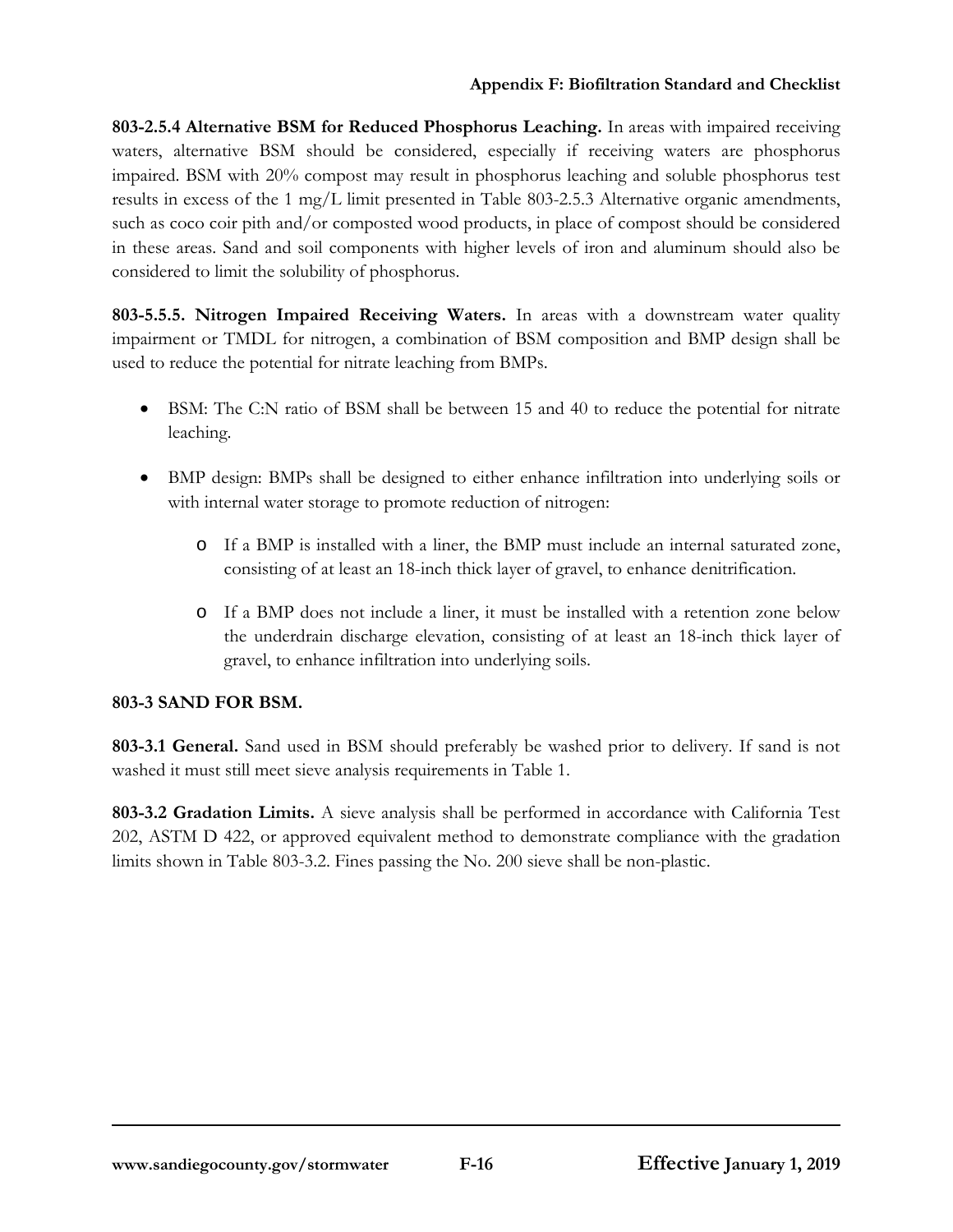|                        |                  | Percentage Passing Sieve (by weight) |
|------------------------|------------------|--------------------------------------|
| Sieve Size (ASTM D422) | Minimum          | Maximum                              |
| $3/8$ inch             | 100              | 100                                  |
| #4                     | 90               | 100                                  |
| #8                     | 70               | 100                                  |
| #16                    | 40               | 95                                   |
| #30                    | 15               | 70                                   |
| #40                    | 5                | 55                                   |
| #100                   | $\left( \right)$ | 15                                   |
| #200                   |                  | 5                                    |

**TABLE 803-3.2**

# **803-4 TOPSOIL FOR BSM.**

**803-4.1 General.** Topsoil shall be free of hazardous materials and shall be consistent with a common definition of topsoil. Decomposed granite and derivatives of decomposed granite are not considered to be topsoil for the purpose of this specification.

**803-4.2 Textural Class.** Topsoil shall be classified as a sandy loam or a loamy sand according to the US Department of Agriculture soil classification system. In addition, a textural class analysis shall be performed in accordance with ASTM D422, or an approved alternative method to demonstrate compliance with the gradation limits in Table 803-4.2.

| Table 803-4.2 |
|---------------|
|               |

| <b>Textural Class (ASTM</b> | <b>Size Range</b>     | <b>Mass Fraction</b>    |
|-----------------------------|-----------------------|-------------------------|
| D422)                       |                       | (percent)               |
| Gravel                      | Larger than 2 mm      | 0 to 25 of total sample |
| Clav                        | Smaller than 0.005 mm | 0 to 15 of non-gravel   |
|                             |                       | fraction                |

# **803-5 COMPOST FOR BSM.**

**803-5.1 General.** Compost shall be produced at a facility inspected and regulated by the local enforcement agency for CalRecycle. Compost should also preferably be certified by the U.S. Composting Council's Seal of Testing Assurance Program (USCC STA) or an approved equivalent program. Compost shall not be produced from biosolids feedstock.

**803-5.1.1 Gradation Limits.** A sieve analysis shall be performed in accordance with ASTM D 422 or approved equivalent method to demonstrate compliance with the gradation limits show in Table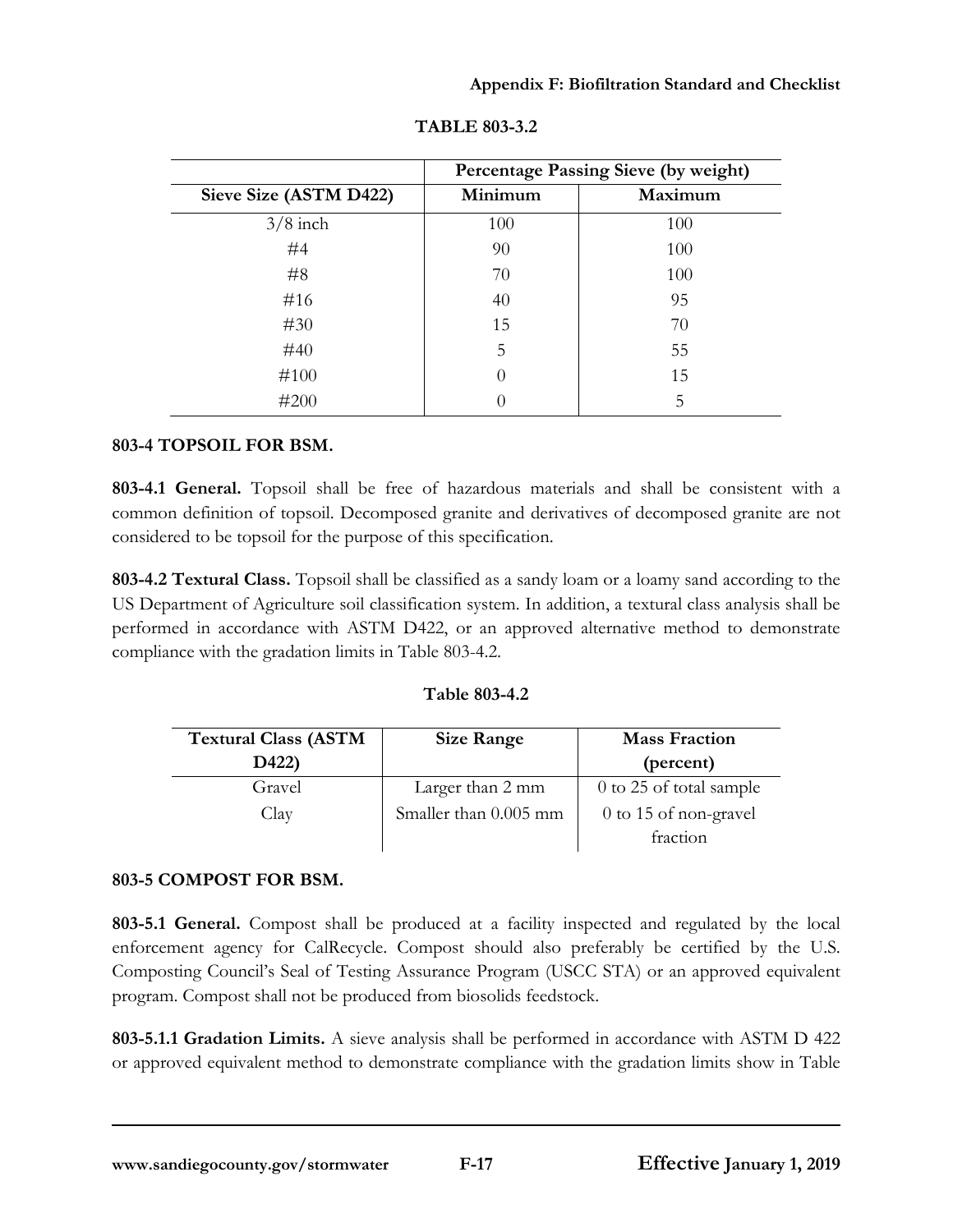**Table 803-5.1.1**

| Sieve Size (ASTM D422) | <b>Percent Passing Sieve (by weight)</b> |
|------------------------|------------------------------------------|
| 1/2"                   | $97 \text{ to } 100$                     |
| $2 \text{ mm}$         | $40 \text{ to } 90$                      |

**803-5.1.2 Material Content.** Organic Material Content shall be 35% to 100% by dry weight and moisture shall be 25% to 60% wet weight basis. Physical contaminants (manmade inert materials) shall not exceed 1% by dry weight.

**803-5.2 Compost Testing.** Compost shall meet the following requirements as demonstrated through standard agronomic testing methods:

- **a) Carbon to nitrogen (C:N) ratio.** C:N shall be between 15:1 and 40:1, preferably above 20:1 to reduce the potential for nitrogen leaching/washout.
- **b) pH.** pH shall be between 6.0 and 8.5.
- **c) Soluble Salt Concentration.** Soluble Salt Concentration shall be less than 10 dS/m. (Method TMECC 4.10-A, USDA and U.S. Composting Council).
- **d) Stability.** Carbon Dioxide evolution rate shall be less than 3.0 mg CO2-C per g compost organic matter (OM) per day or less than 6 mg CO2-C per g compost carbon per day, whichever unit is reported. (Method TMECC 5.08-B, USDA and U.S. Composting Council). Alternatively, a Solvita rating of 5.5 or higher is acceptable.

**803-5.2.1 Pathogens and Pollutant Limits.** Select pathogens shall pass US EPA Class A standard, 40 CFR Section 503.32(a). Trace Metals shall pass US EPA Class A standard, 40 CFR Section 503.13, Table 1 for Ceiling Concentrations.

## **803-6 DELIVERY, STORAGE, HANDLING, AND PAYMENT**

**803-6.1 General.** BSM shall be thoroughly mixed prior to delivery using mechanical mixing methods such as a drum mixer. The Contractor shall protect soils and mixes from absorbing excess water and from erosion at all times.

**803-6.1.1 Delivery.** The Contractor shall not deliver or place soils in wet or muddy conditions.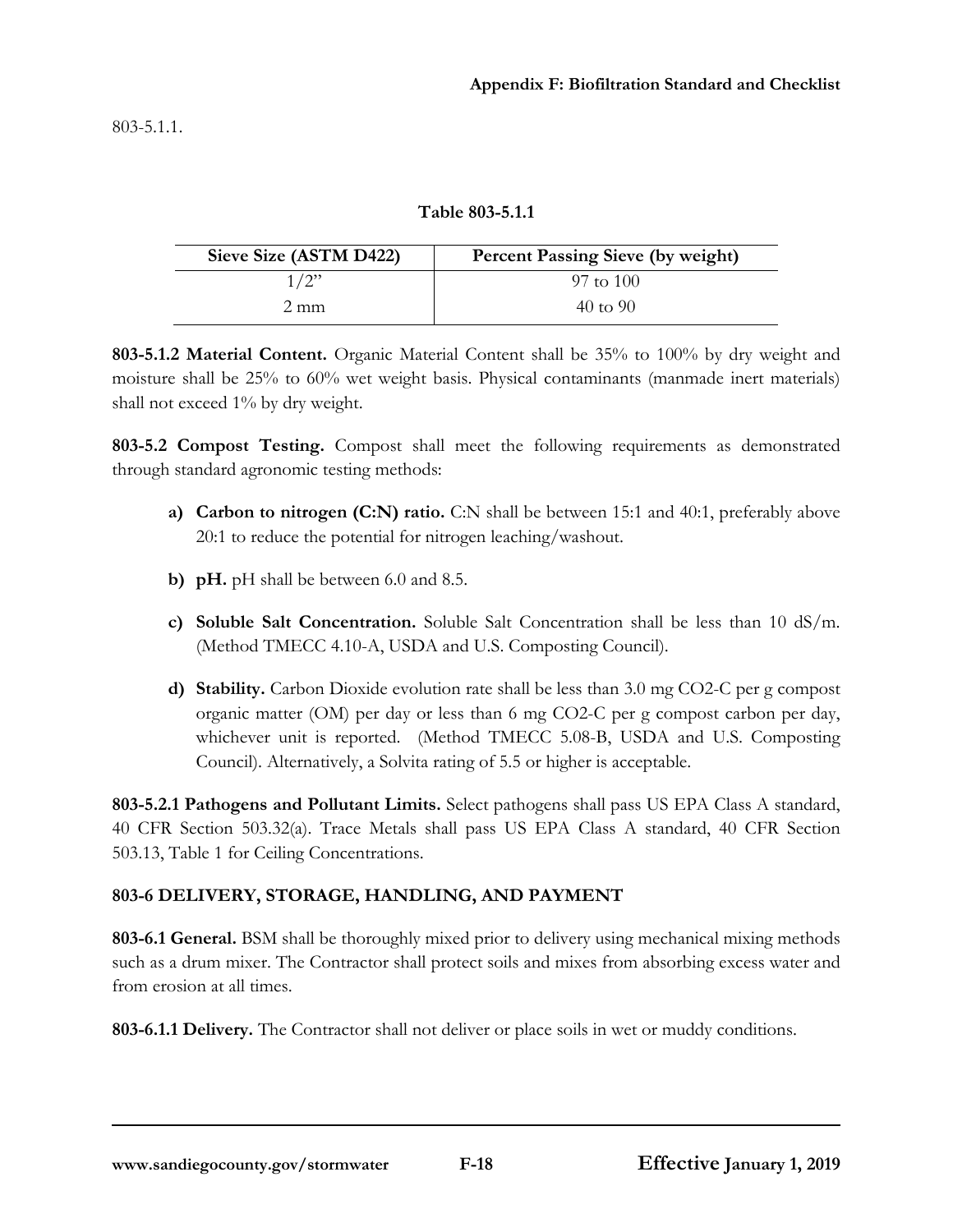**803-6.1.2 Storage.** The Contractor shall not store materials unprotected during large rainfall events (>0.25 inches). If water is introduced into the material while it is stockpiled, the Contractor shall allow the material to drain to the acceptance of the County before placement.

**803-6.1.3 Handling and Placement.** BSM shall be lightly compacted and placed in loose lifts approximately 12 inches (300 mm) to ensure reasonable settlement without excessive compaction. Compaction within the BSM area should not exceed 75 to 85% standard proctor within the BSM. Machinery shall not be used in the bioretention facility to place the BSM. A conveyor or spray system shall be used for media placement in large facilities. Low ground pressure equipment may be authorized for large facilities at the discretion of the County. Placement methods and BSM quantities shall account for approximately 10% loss of volume due to settling. Planting methods and timing shall account for settling of media without exposing plant root systems.

**803-6.1.4 Hydraulic Suitability.** The County may request up to three double ring infiltrometer tests (ASTM D3385) or approved alternative tests to confirm that the placed material meets applicable hydraulic suitability criteria. In the event that the infiltration rate of placed material does not meet applicable criteria, the County may require replacement and/or de-compaction of materials.

## **803-6.2 Quality Control and Acceptance**

**803-6.2.1 General.** Close adherence to the material quality controls herein are necessary in order to support healthy vegetation, minimize pollutant leaching, and assure sufficient permeability to infiltrate/filter runoff during the life of the facility. Amendments may be included to adjust agronomic properties. Acceptance of the material will be based on test results certified to be representative. Test results shall be conducted no more than 120 days prior to delivery of the blended BSM to the project site. For projects installing more than 100 cubic yards of BSM, batchspecific tests of the blended mix shall be provided to the County for every 100 cubic yards of BSM along with a site plan showing the placement locations of each BSM batch within the facility.

**803-6.5 Measurement and Payment.** Quantities of mixed BSM will be measured as shown in the Bid. The volumetric quantity of mixed BSM to be paid for shall be the volume of BSM placed within the limits of the dimensions shown on the Plans.

# **803-7 AGGREGATE MATERIALS FOR BIORETENTION AND BIOFILTRATION DRAINAGE LAYERS**

**803-7.1 General.** This section provides material specifications for drainage layers below BSM in bioretention BMPs. This consists of a two-layer filter course placed below the BSM and above an open-graded aggregate stone reservoir.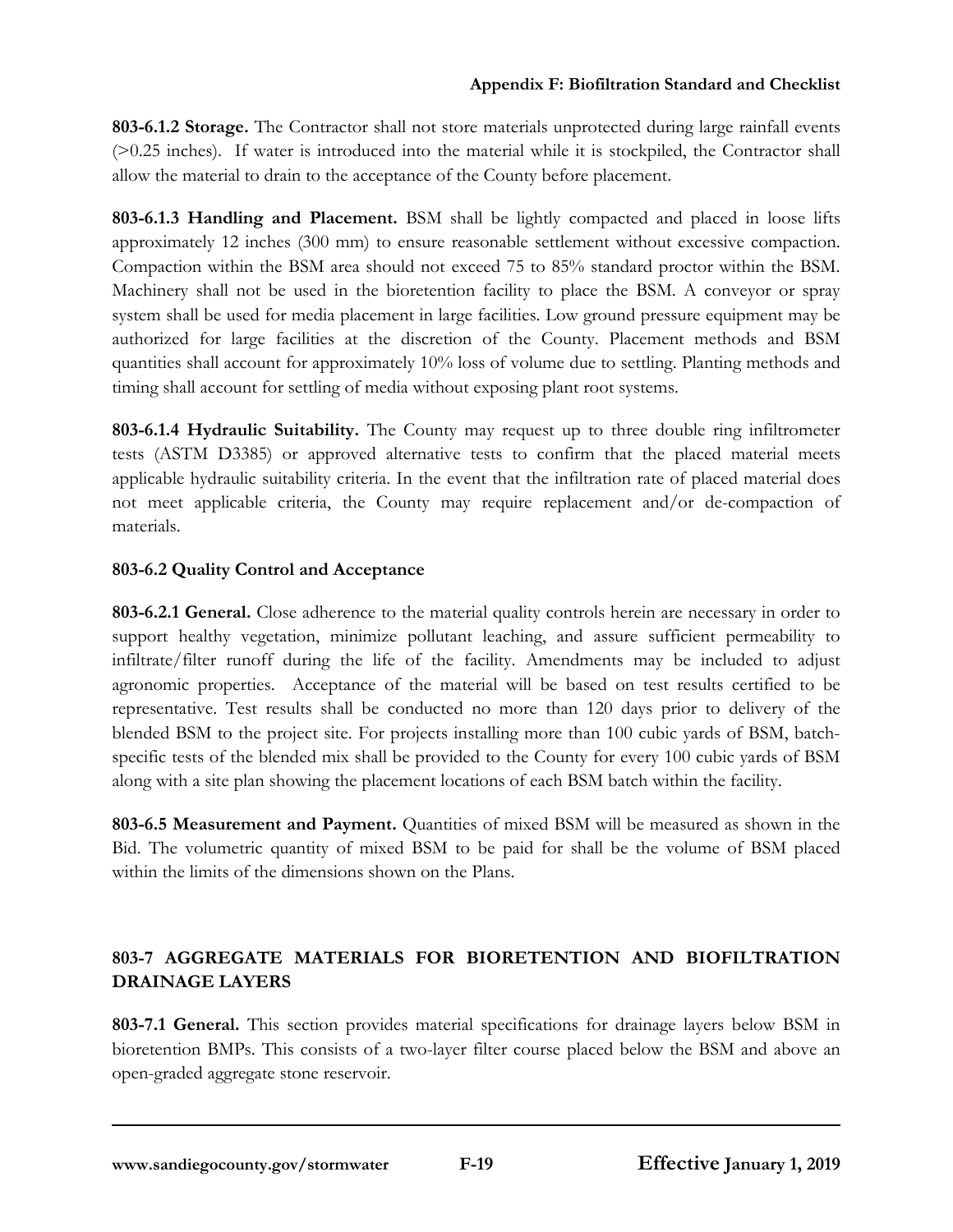# **803-7.2 Rock and Sand Materials for Drainage Layers**

**803-7.2.1 General.** All sand and stone products used in BSM drainage layers shall be clean and thoroughly washed.

**803-7.2.2 Filter Course.** Graded aggregate choker material is installed as a filter course to separate BSM from the drainage rock reservoir layer. The purpose of this layer is to limit migration of sand or other fines from the BSM. The filter course consists of two layers of choking material increasing in particle size. The top layer (closets to the BSM) of the filter course shall be constructed of thoroughly washed ASTMC33 Choker Sand as detailed in Table 200-1.5.5. The bottom layer of the filter course shall be constructed of thoroughly washed ASTM No. 8 aggregate material conforming to gradation limits contained in Table 200-1.2.1.

**803-7.2.3 Open-Graded Aggregate Stone.** Open-graded aggregate material is installed below filter course layers to provide additional storm water storage capacity and contain the underdrain pipe(s). This layer shall be constructed of thoroughly washed AASHTO No. 57 open graded aggregate material conforming to gradation limits contained in Table 200-1.2.1.

## **803-7.3 Layer Thicknesses and Construction.**

**803-7.3.1 General.** Aggregate shall be deposited on underlying layers at a uniform quantity per linear foot (meter), which quantity will provide the required compacted thickness within the tolerances specified herein without resorting to spotting, picking up, or otherwise shifting the aggregate material.

**803-7.3.2 Filter Course Layers.** Each of the two filter course layers (top layer of ASTM C33 Choker Sand and bottom layer of ASTM No. 8) shall be installed to a thickness of 3 inches (75 mm). Both layers shall be spread in single layers. Marker stakes should be used to ensure uniform lift thickness.

**803-7.3.3 Aggregate Drainage and Storage Layer.** The thickness of the aggregate drainage and storage layer (AASHTO No. 57) will depend on site specific design and shall be detailed in contract documents.

**803-7.3.4 Spreading.** Drainage layers shall be as delivered as uniform mixtures and each layer shall be spread in one operation. Segregation within each aggregate layer shall be avoided and the layers shall be free from pockets of coarse or fine material.

**803-7.3.5 Compacting.** Filter course material and aggregate storage material shall be lightly compacted to approximately 80% standard proctor without the use of vibratory compaction.

803-7.4 Measurement and Payment. Quantities of graded aggregate choker material and open-